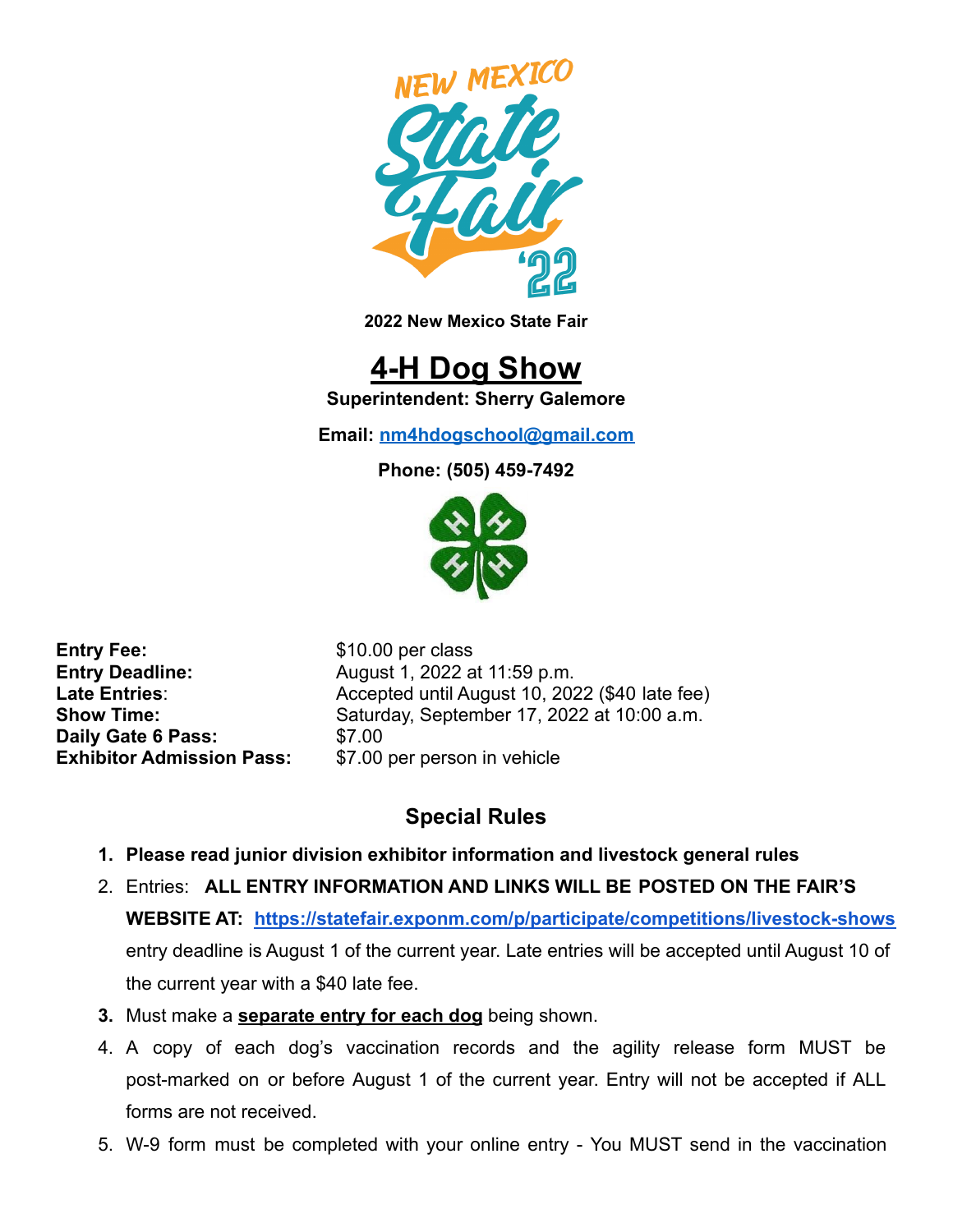records and agility release form. This form can be found on the New Mexico State Fair – Livestock website in the premium book section. .

6. Please refer to the "New Mexico State 4-H Dog Show Rules" posted on the New Mexico State 4-H website: aces.nmsu.edu/4h/documents

## **7. ALL ENTRY INFORMATION AND LINKS WILL BE POSTED ON THE FAIR'S WEBSITE**

**AT: <https://statefair.exponm.com/p/participate/competitions/livestock-shows>**

VACCINATION - MAIL FORMS TO: New Mexico State Fair Attn: Livestock Dept. PO BOX 8546 Albuquerque, NM 87198

### **Classes**

- 1. Showmanship, Senior Youth
- 2. Showmanship, Junior Youth
- 3. Showmanship, Novice Youth

#### **Grand Champion Showmanship……………….Rosette Reserve Champion Showmanship……………….Rosette**

- 4. Obedience Beginner Novice "A" Dog
- 5. Obedience Beginner Novice "B" Dog
- 6. Obedience Preferred Novice Dog
- 7. Obedience Novice "A" Dog
- 8. Rally-O Novice Dog
- 9. Rally-O Advance Dog
- 10.Rally-O Excellent Dog

| High Point Novice IndividualBuckle          |  |
|---------------------------------------------|--|
| High Point Junior IndividualBuckle          |  |
| High Point Senior IndividualBuckle          |  |
| Reserve High Point Novice Individual Plaque |  |
| Reserve High Point Junior Individual Plaque |  |
| Reserve High Point Senior IndividualPlaque  |  |

#### **Payout**

1<sup>st</sup>: \$10, 2<sup>nd</sup>: \$7, 3<sup>rd</sup>: \$5

\*\*\*All classes will receive a 1<sup>st</sup> place plaque.  $1<sup>st</sup> - 6<sup>th</sup>$  place will receive ribbons\*\*\*